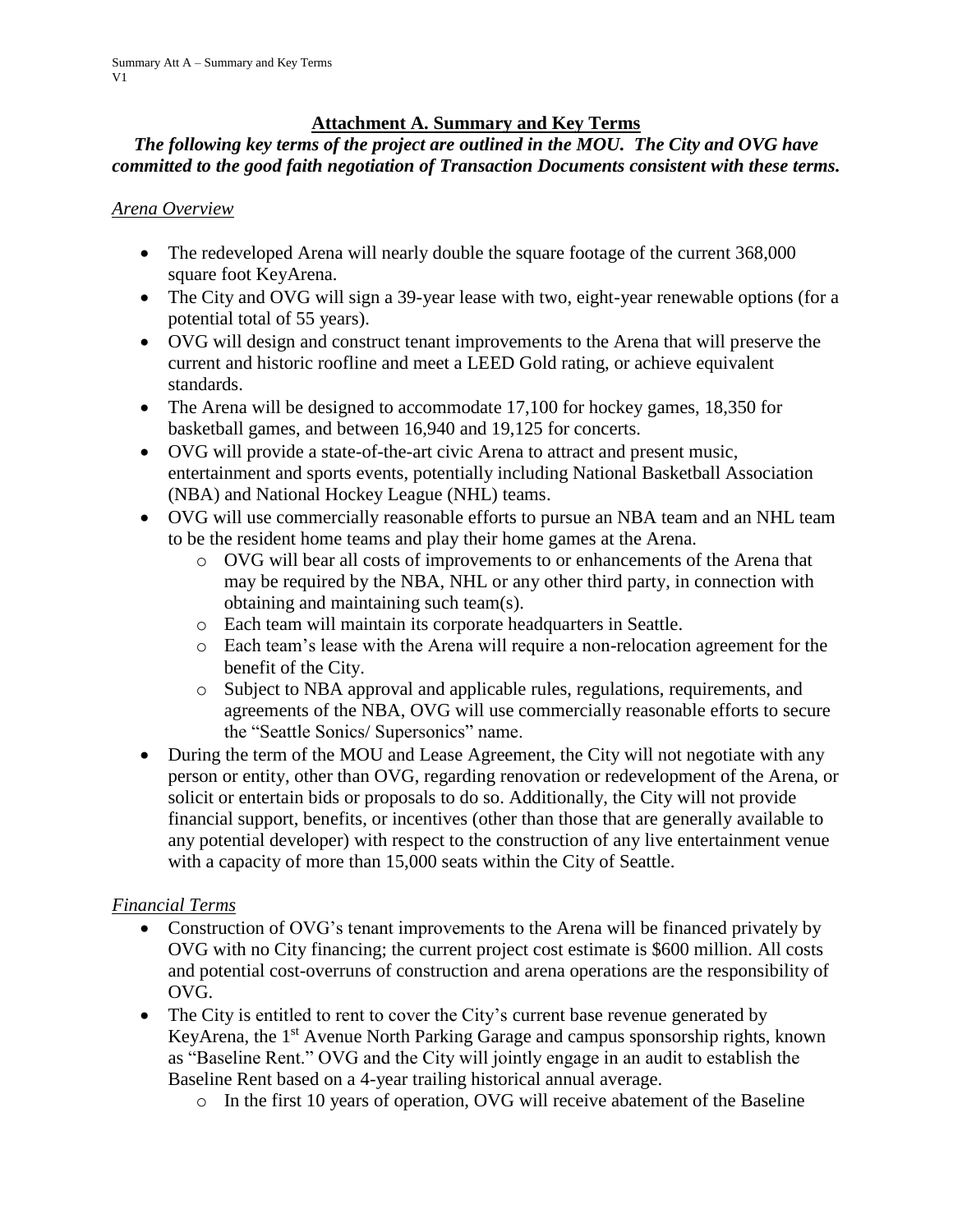Rent in the amount of \$350,000 annually.

- The City is entitled to payment of its baseline tax revenue, known as the "Baseline Tax" Guaranty." OVG will reimburse the City should the tax revenue generated by KeyArena and the parking garages fall below the "Baseline Tax Threshold." The Baseline Tax Threshold includes:
	- o the City's portion of Sales Tax revenues attributable to Arena operations;
	- o Business and Occupation Tax revenues attributable to Arena operations;
	- o the City's portion of Leasehold Excise Tax revenues attributable to Arena operations;
	- o Admissions Tax revenue attributable to Arena operations;
	- o Commercial Parking Tax and the City's portion of the Sales Tax revenues attributable to the 1st Avenue North Parking Garage, the Fifth Avenue North Parking Garage and the Mercer Street Parking Garage.
- The City recognizes that the City will receive additional financial benefit due to OVG's significant investment in construction and operation of the Arena including shifting of construction risk and potential cost overruns; assumption of operation risk, and responsibility for associated costs such as utility costs, security, routine maintenance, and insurance; historical preservation of landmark sites; rent-free use of the Arena for fourteen (14) days per year; transportation and community benefits; technology improvements; enhanced activation of the Arena and adjacent Seattle Center areas; enhanced prospects for attracting NBA and NHL teams; and other benefits. In consideration of these benefits, the amount of rent will be subject to an annual "Rent Adjustment."
	- o The Rent Adjustment is calculated based on net revenue received above the Rent Adjustment Threshold, which is intended to equal the amount of tax and facility revenues the City receives from the current operation of the Arena and related business operations. The Rent Adjustment is calculated annually to be equal to revenues received by the City in excess of the Rent Adjustment Threshold from:
		- the Fifth Avenue North Parking Garage;
		- **Mercer Street Parking Garage;**
		- **Seattle Center Sponsorship Rights;**
		- the City's portion of Sales Tax related to Arena operations;
		- Business and Occupation Tax related to Arena operations;
		- the City's portion of the Leasehold Tax related to Arena operations;
		- the Commercial Parking Tax and City's portion of Sales Tax attributable to the 1st Avenue North, Fifth Avenue North and Mercer Street Parking Garages; and
		- the Admissions Tax revenue.
	- o These incremental amounts will be aggregated annually. In the first 10 years of the Term, 25% of the total amount will be allocated to the City, 75% to OVG. For each year thereafter, 50% of the total amount will be allocated to the City and 50% to OVG.
	- o For all years of the Term, OVG's Rent Adjustment allocation will include 100% of Admissions Tax revenue above the Rent Adjustment Threshold.
- The City's guaranteed revenues, including Baseline Rent and the Baseline Tax Threshold will be adjusted annually for escalation (with no negative adjustments), determined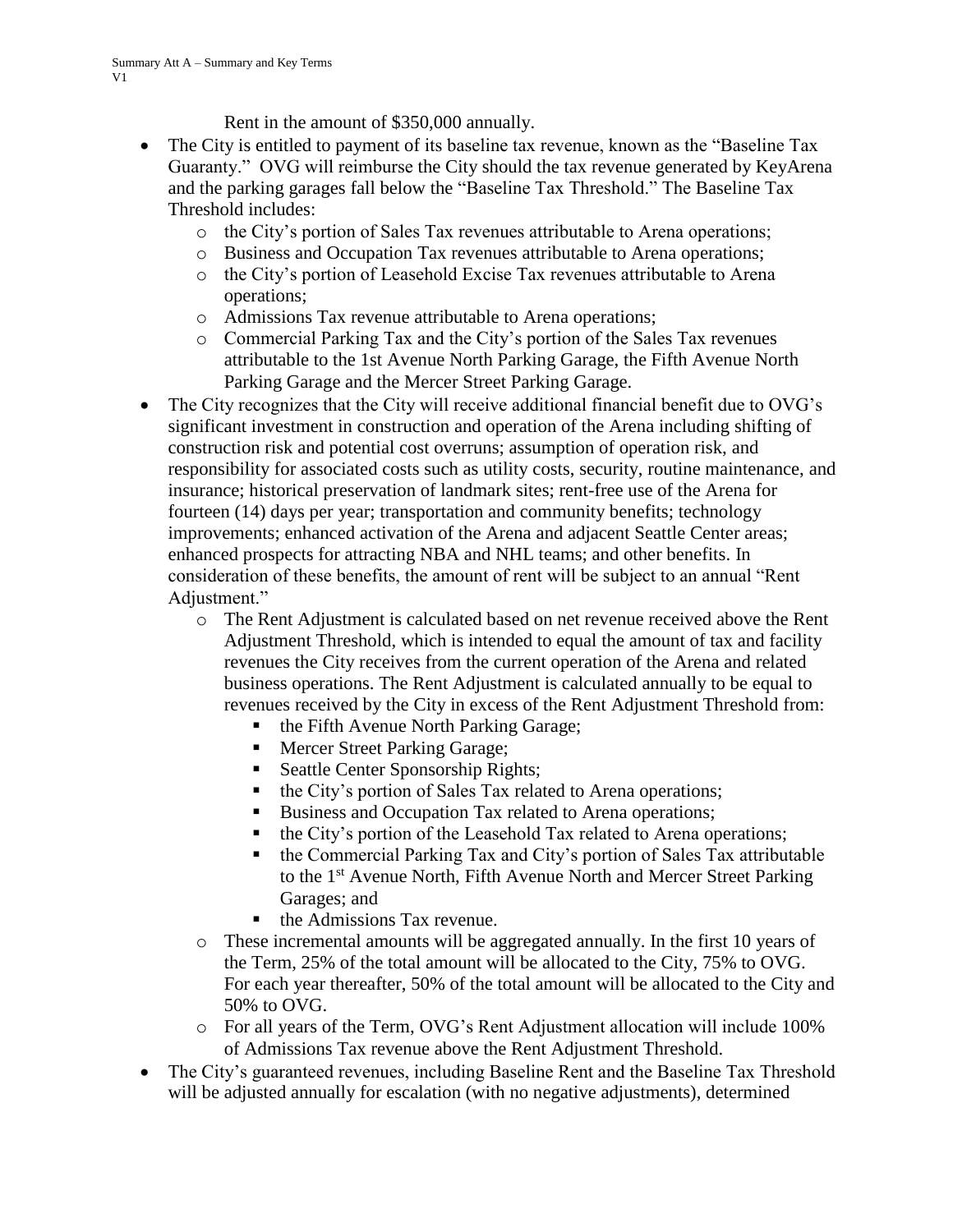annually to be the lesser of 3% or the percentage change in US Department of Labor Statistics Consumer Price Index for Urban Consumers (Seattle-Tacoma-Bremerton Local Area) or "CPI."

- OVG commits to spend a minimum of \$1 million per year for capital improvements during the first 10 years of the lease. For the next 29 years, OVG commits to spend no less than \$2 million per year on capital improvements. Additionally:
	- $\circ$  Between the 21<sup>st</sup> and 30<sup>th</sup> year of the Lease Term, in addition to the minimum capital commitments noted above, OVG commits to expend no less than \$50 million on capital improvements. This investment will be a condition precedent to the City granting the first 8-year extension.
	- $\circ$  Between the 31<sup>st</sup> and 47<sup>th</sup> year of the Lease Term, in addition to the minimum capital commitments noted above, OVG commits to expend no less than \$50 million on capital improvements. This investment will be a condition precedent to the City granting the second 8-year extension.
- Upon approval of the MOU by the City Council and execution by the Parties, OVG will reimburse the City for all reasonable and documented out-of-pocket Development Costs up to a maximum amount of \$3,500,000 for costs related to the development, execution, and performance of this MOU, the Transaction Documents, and the transactions contemplated through the Lease Execution Date, including, but not limited to expenses for engineers and legal, financial, and other required consultants paid by the City. Additionally, OVG will pay all permitting expenses and SEPA expenses, which are separately reimbursable by OVG to City and are not subject to the \$3,500,000 cap.

### *Risk Mitigation and Maintenance of Arena as a First-Class Facility*

- OVG will assume the risk of cost overruns during construction including the risk increased cost due to unknown environmental conditions.
- OVG will be responsible for Arena operations and maintenance of the facility over the life of the Lease Term; OVG will assume the risks and costs of operating and maintaining the arena.
- OVG must maintain the facility to an operating standard suitable for serving as the home facility for NHL and NBA teams, and not less than consistent with the standards of quality and performance comparable to the United Center in Chicago, the TD Garden in Boston and the Pepsi Center in Denver.
- Pursuant to the City's financial due diligence condition to entering into the Transaction Documents (Section 24(c)), the City and its financial advisors will complete its due diligence on the budget as updated and current as of the time of entering into the Transaction Documents, including the construction contract, completion bond and the adequacy of contingencies, as well as the sources of the debt and equity financing. Upon the City's approval of the budget and the equity financing, OVG will be required to provide a backstop, in the form of cash deposit or letter of credit, for the amount of such equity financing.

# *Transportation*

 OVG will additionally contribute \$40 million to a Transportation Fund, to be administered by the City.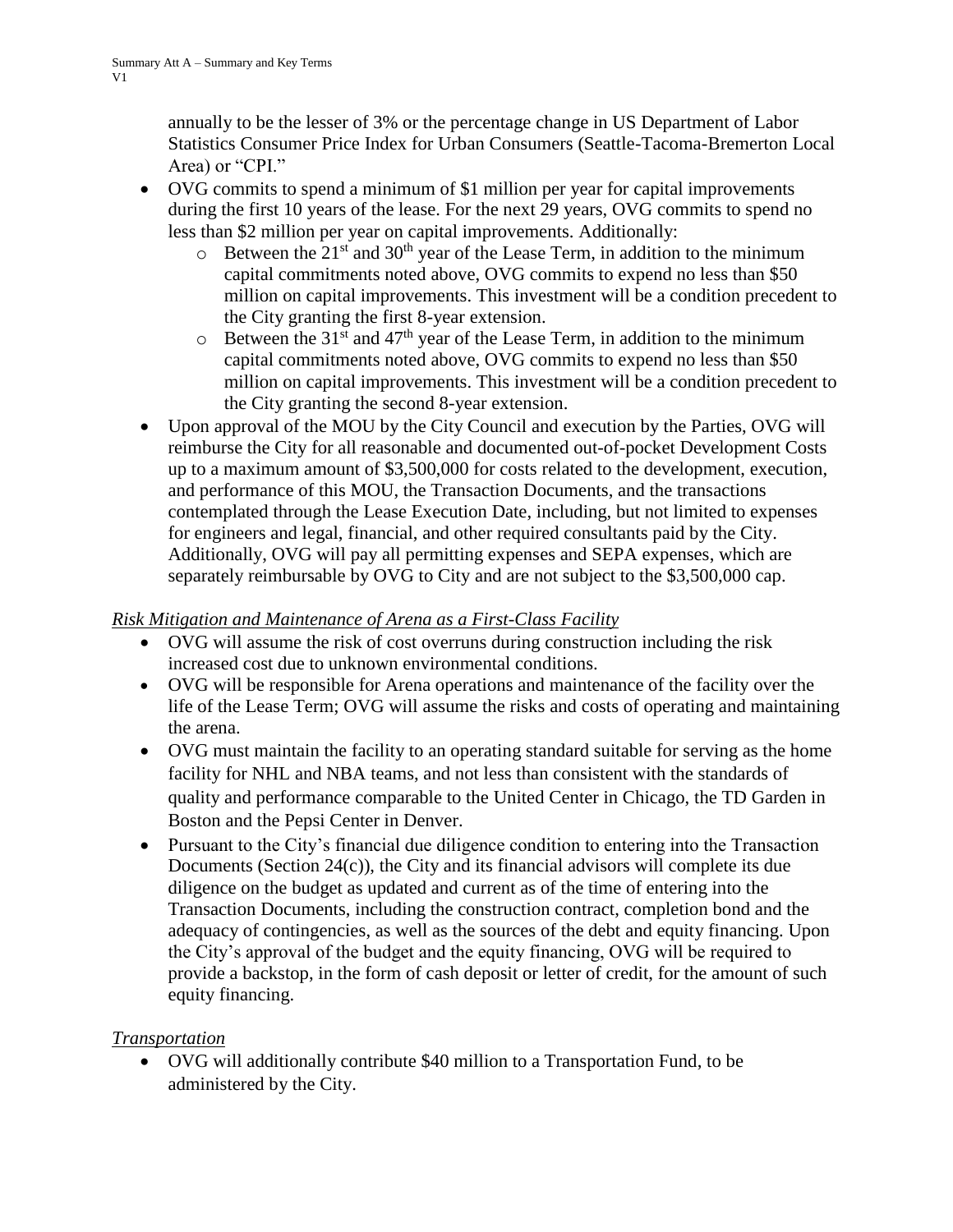- Before the City Council considers approval of any Transaction Documents, the City will complete an environmental impact statement (EIS) analyzing the impacts of the OVG proposed project and identified alternatives, including a comprehensive traffic and historic resources impact analysis, and identification of possible mitigating actions. OVG will pay for all necessary EIS mitigation, separate from the Transportation Fund.
- OVG will pay for the preparation of the EIS and reimburse the City for the reasonable costs incurred by the City as part of the SEPA review.
- Separate from the SEPA/EIS process, a North Downtown Mobility Action Plan will be developed to support transportation improvements for the north downtown neighborhoods; OVG will pay up to \$250,000 for a transportation consultant to development and conduct the mobility planning effort.

# *Seattle Center Integration*

- The Project will include a Seattle Center Integration Agreement to ensure design, construction, and operation of Arena integrates into and benefits the overall Center campus.
- The goals and principles upon which the Seattle Center Integration Agreement will be based are (1) People First, (2) Place-Making, Not Just a Project, and (3) Partnership for Success.
- OVG would work with the City to offer employment to current KeyArena workers. The terms and conditions of the plan for retention of workers will be included in the Development Agreement, and as applicable, the Lease Agreement.
- The forthcoming Development Agreement will include a schedule and plan for the relocation of City tenants currently in the Blue Spruce building, and for relocation of Pottery Northwest, and Key Arena licensees/tenants, as necessary for construction.
- OVG will pay the City \$1.5 million in consideration of the City's need to relocate the Seattle Center Skate Park, Campus Maintenance Facility, public restrooms and other public amenities affected by the project.
- Provisions for temporary relocation of Pottery Northwest during the construction of the Project will be detailed in the Development Agreement; temporary relocation will be at OVG's expense. The Seattle Center Integration Agreement shall provide for subsequent return of Pottery Northwest to the Premises at OVG's expense.
- OVG will pay the City \$500,000 for solutions developed by Seattle Center for displaced tenants, other than the Skate Park and Pottery Northwest.
- OVG will assume the City's lease with the Seattle Storm or develop a new agreement with the team by the opening date of the Arena.

# *Community Benefits*

 OVG will enter into a Community Benefits Agreement with community organizations to foster equity and social justice and provide benefit to the communities that will be affected by the Arena, including supporting programs and services for youth, arts, sports, music, and culture.